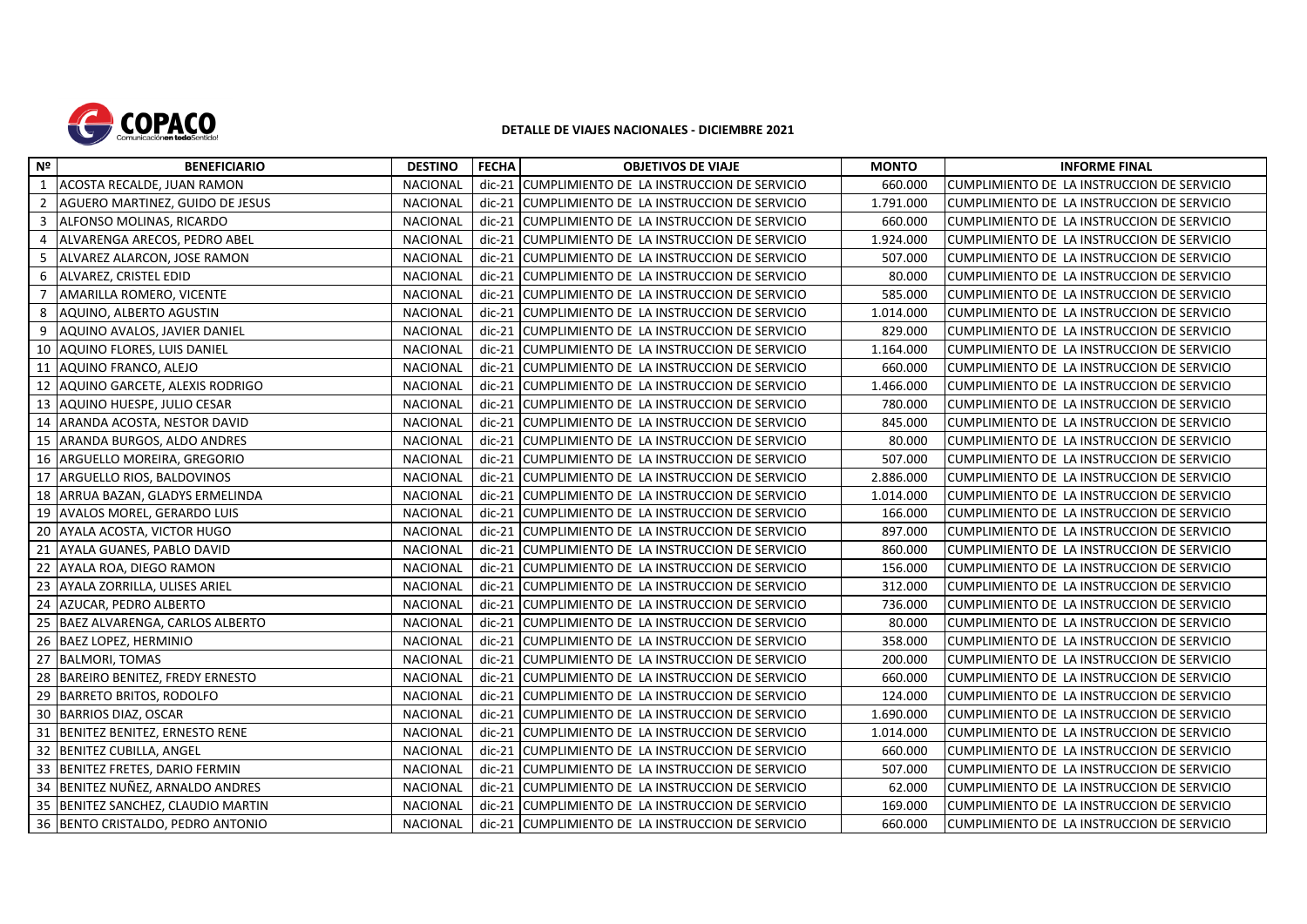|    | 37 BERNAL RAMIREZ, EVER HUGO                 | NACIONAL        |          | dic-21 CUMPLIMIENTO DE LA INSTRUCCION DE SERVICIO | 270.000   | CUMPLIMIENTO DE LA INSTRUCCION DE SERVICIO |
|----|----------------------------------------------|-----------------|----------|---------------------------------------------------|-----------|--------------------------------------------|
|    | 38 BLANCO, SILVIO                            | <b>NACIONAL</b> |          | dic-21 CUMPLIMIENTO DE LA INSTRUCCION DE SERVICIO | 40.000    | CUMPLIMIENTO DE LA INSTRUCCION DE SERVICIO |
| 39 | BOLAÑOS ENCISO, ARIEL FERNANDO               | NACIONAL        | dic-21   | CUMPLIMIENTO DE LA INSTRUCCION DE SERVICIO        | 982.000   | CUMPLIMIENTO DE LA INSTRUCCION DE SERVICIO |
| 40 | <b>BRITOS AGUIRRE, MARIO RUBEN</b>           | <b>NACIONAL</b> |          | dic-21 CUMPLIMIENTO DE LA INSTRUCCION DE SERVICIO | 80.000    | CUMPLIMIENTO DE LA INSTRUCCION DE SERVICIO |
| 41 | BRUNO FIGUEREDO, ISIDORO ROMUALDO            | <b>NACIONAL</b> | $dic-21$ | CUMPLIMIENTO DE LA INSTRUCCION DE SERVICIO        | 52.000    | CUMPLIMIENTO DE LA INSTRUCCION DE SERVICIO |
| 42 | CABALLERO, FLORENCIO                         | <b>NACIONAL</b> |          | dic-21 CUMPLIMIENTO DE LA INSTRUCCION DE SERVICIO | 1.074.000 | CUMPLIMIENTO DE LA INSTRUCCION DE SERVICIO |
| 43 | CABAÑAS CHAMORRO, LUIS FERNANDO              | NACIONAL        |          | dic-21 CUMPLIMIENTO DE LA INSTRUCCION DE SERVICIO | 780.000   | CUMPLIMIENTO DE LA INSTRUCCION DE SERVICIO |
| 44 | CABELLO AGUIRRE, CONCEPCION CYNTIA ELIZABETH | NACIONAL        | $dic-21$ | CUMPLIMIENTO DE LA INSTRUCCION DE SERVICIO        | 156.000   | CUMPLIMIENTO DE LA INSTRUCCION DE SERVICIO |
| 45 | CABRERA INSFRAN, ALDO JAVIER                 | <b>NACIONAL</b> | $dic-21$ | CUMPLIMIENTO DE LA INSTRUCCION DE SERVICIO        | 897.000   | CUMPLIMIENTO DE LA INSTRUCCION DE SERVICIO |
| 46 | CACERES BOGADO, FELIX ALBERTO                | <b>NACIONAL</b> | $dic-21$ | CUMPLIMIENTO DE LA INSTRUCCION DE SERVICIO        | 156.000   | CUMPLIMIENTO DE LA INSTRUCCION DE SERVICIO |
| 47 | <b>CACERES LOPEZ, DIONIS JOEL</b>            | <b>NACIONAL</b> |          | dic-21 CUMPLIMIENTO DE LA INSTRUCCION DE SERVICIO | 2.053.000 | CUMPLIMIENTO DE LA INSTRUCCION DE SERVICIO |
| 48 | CANDIA OVIEDO, FELIX                         | <b>NACIONAL</b> |          | dic-21 CUMPLIMIENTO DE LA INSTRUCCION DE SERVICIO | 2.028.000 | CUMPLIMIENTO DE LA INSTRUCCION DE SERVICIO |
| 49 | CANTERO AVALOS, AURELIO                      | NACIONAL        |          | dic-21 CUMPLIMIENTO DE LA INSTRUCCION DE SERVICIO | 660.000   | CUMPLIMIENTO DE LA INSTRUCCION DE SERVICIO |
| 50 | CARDOZO IRALA, JOSE HERIBERTO                | <b>NACIONAL</b> |          | dic-21 CUMPLIMIENTO DE LA INSTRUCCION DE SERVICIO | 1.090.000 | CUMPLIMIENTO DE LA INSTRUCCION DE SERVICIO |
| 51 | CENTURION BAEZ, FABIO SALVADOR               | <b>NACIONAL</b> | $dic-21$ | CUMPLIMIENTO DE LA INSTRUCCION DE SERVICIO        | 358.000   | CUMPLIMIENTO DE LA INSTRUCCION DE SERVICIO |
| 52 | CESPEDES AGUERO, VICENTE RAMON               | <b>NACIONAL</b> | $dic-21$ | CUMPLIMIENTO DE LA INSTRUCCION DE SERVICIO        | 380.000   | CUMPLIMIENTO DE LA INSTRUCCION DE SERVICIO |
| 53 | CHAPARRO RAMOS, CARLOS ANTONIO               | <b>NACIONAL</b> |          | dic-21 CUMPLIMIENTO DE LA INSTRUCCION DE SERVICIO | 4.654.000 | CUMPLIMIENTO DE LA INSTRUCCION DE SERVICIO |
| 54 | COLINA BRITEZ, CRISTIAN EDGAR                | <b>NACIONAL</b> | $dic-21$ | CUMPLIMIENTO DE LA INSTRUCCION DE SERVICIO        | 1.716.000 | CUMPLIMIENTO DE LA INSTRUCCION DE SERVICIO |
| 55 | COLMAN PENAYO, JORGE AMADO                   | <b>NACIONAL</b> | $dic-21$ | CUMPLIMIENTO DE LA INSTRUCCION DE SERVICIO        | 1.026.000 | CUMPLIMIENTO DE LA INSTRUCCION DE SERVICIO |
| 56 | CORONEL DUARTE, RODOLFO FREDIS               | <b>NACIONAL</b> | $dic-21$ | CUMPLIMIENTO DE LA INSTRUCCION DE SERVICIO        | 52.000    | CUMPLIMIENTO DE LA INSTRUCCION DE SERVICIO |
| 57 | CORONEL GONZALEZ, ALDO                       | <b>NACIONAL</b> | $dic-21$ | CUMPLIMIENTO DE LA INSTRUCCION DE SERVICIO        | 660.000   | CUMPLIMIENTO DE LA INSTRUCCION DE SERVICIO |
| 58 | CRISTALDO BENITEZ, OVIDIO JAVIER             | <b>NACIONAL</b> |          | dic-21 CUMPLIMIENTO DE LA INSTRUCCION DE SERVICIO | 865.000   | CUMPLIMIENTO DE LA INSTRUCCION DE SERVICIO |
| 59 | CRISTALDO FRUTOS, EDWARD JAVIER              | <b>NACIONAL</b> |          | dic-21 CUMPLIMIENTO DE LA INSTRUCCION DE SERVICIO | 845.000   | CUMPLIMIENTO DE LA INSTRUCCION DE SERVICIO |
| 60 | CRISTALDO RUIZ, PABLO FERNANDO               | <b>NACIONAL</b> |          | dic-21 CUMPLIMIENTO DE LA INSTRUCCION DE SERVICIO | 169.000   | CUMPLIMIENTO DE LA INSTRUCCION DE SERVICIO |
| 61 | CUESTA MACIEL, CARLOS LUIS                   | <b>NACIONAL</b> |          | dic-21 CUMPLIMIENTO DE LA INSTRUCCION DE SERVICIO | 845.000   | CUMPLIMIENTO DE LA INSTRUCCION DE SERVICIO |
| 62 | DAVALOS GONZALEZ, JORGE ARISTIDES            | <b>NACIONAL</b> | $dic-21$ | CUMPLIMIENTO DE LA INSTRUCCION DE SERVICIO        | 829.000   | CUMPLIMIENTO DE LA INSTRUCCION DE SERVICIO |
| 63 | DELGADO YRALA, FRANCISCO EMILIO              | <b>NACIONAL</b> |          | dic-21 CUMPLIMIENTO DE LA INSTRUCCION DE SERVICIO | 338.000   | CUMPLIMIENTO DE LA INSTRUCCION DE SERVICIO |
| 64 | DUARTE AMARILLA, WALTER DANIEL               | <b>NACIONAL</b> |          | dic-21 CUMPLIMIENTO DE LA INSTRUCCION DE SERVICIO | 845.000   | CUMPLIMIENTO DE LA INSTRUCCION DE SERVICIO |
| 65 | DUARTE ORTIZ, FEDERICO DANIEL                | NACIONAL        | dic-21   | CUMPLIMIENTO DE LA INSTRUCCION DE SERVICIO        | 156.000   | CUMPLIMIENTO DE LA INSTRUCCION DE SERVICIO |
| 66 | <b>DURE FERREIRA, ARTURO RODRIGO</b>         | <b>NACIONAL</b> |          | dic-21 CUMPLIMIENTO DE LA INSTRUCCION DE SERVICIO | 676.000   | CUMPLIMIENTO DE LA INSTRUCCION DE SERVICIO |
| 67 | ECHEVERRIA AGUERO, JOEL GUSTAVO              | <b>NACIONAL</b> | $dic-21$ | CUMPLIMIENTO DE LA INSTRUCCION DE SERVICIO        | 1.061.000 | CUMPLIMIENTO DE LA INSTRUCCION DE SERVICIO |
| 68 | <b>ENCISO GONZALEZ, GABRIEL</b>              | <b>NACIONAL</b> | $dic-21$ | CUMPLIMIENTO DE LA INSTRUCCION DE SERVICIO        | 1.044.000 | CUMPLIMIENTO DE LA INSTRUCCION DE SERVICIO |
| 69 | ENCISO GONZALEZ, JUAN ANGEL                  | <b>NACIONAL</b> | $dic-21$ | CUMPLIMIENTO DE LA INSTRUCCION DE SERVICIO        | 943.000   | CUMPLIMIENTO DE LA INSTRUCCION DE SERVICIO |
| 70 | ESPINOLA FARIÑA, NIDIA RAQUEL                | NACIONAL        |          | dic-21 CUMPLIMIENTO DE LA INSTRUCCION DE SERVICIO | 245.000   | CUMPLIMIENTO DE LA INSTRUCCION DE SERVICIO |
| 71 | FALCON ALFONSO, ANTONIO JESUS ALBERTO        | <b>NACIONAL</b> |          | dic-21 CUMPLIMIENTO DE LA INSTRUCCION DE SERVICIO | 624.000   | CUMPLIMIENTO DE LA INSTRUCCION DE SERVICIO |
| 72 | <b>FERREIRA BENITEZ, NESTOR VENANCIO</b>     | <b>NACIONAL</b> |          | dic-21 CUMPLIMIENTO DE LA INSTRUCCION DE SERVICIO | 660.000   | CUMPLIMIENTO DE LA INSTRUCCION DE SERVICIO |
| 73 | FERREIRA VAZQUEZ, HERNAN ANDRES              | <b>NACIONAL</b> | dic-21   | CUMPLIMIENTO DE LA INSTRUCCION DE SERVICIO        | 819.000   | CUMPLIMIENTO DE LA INSTRUCCION DE SERVICIO |
| 74 | FLOR ALFONSO, ALDO DARIO                     | <b>NACIONAL</b> | $dic-21$ | CUMPLIMIENTO DE LA INSTRUCCION DE SERVICIO        | 228.000   | CUMPLIMIENTO DE LA INSTRUCCION DE SERVICIO |
| 75 | <b>FLORENTIN PAREDES, FABIO RAMON</b>        | NACIONAL        | $dic-21$ | CUMPLIMIENTO DE LA INSTRUCCION DE SERVICIO        | 716.000   | CUMPLIMIENTO DE LA INSTRUCCION DE SERVICIO |
| 76 | <b>FRANCO SILVA, ALEX ARTEMIO</b>            | <b>NACIONAL</b> |          | dic-21 CUMPLIMIENTO DE LA INSTRUCCION DE SERVICIO | 169.000   | CUMPLIMIENTO DE LA INSTRUCCION DE SERVICIO |
|    | 77   FRETES CACERES, JORGE VICENTE           | <b>NACIONAL</b> |          | dic-21 CUMPLIMIENTO DE LA INSTRUCCION DE SERVICIO | 1.051.000 | CUMPLIMIENTO DE LA INSTRUCCION DE SERVICIO |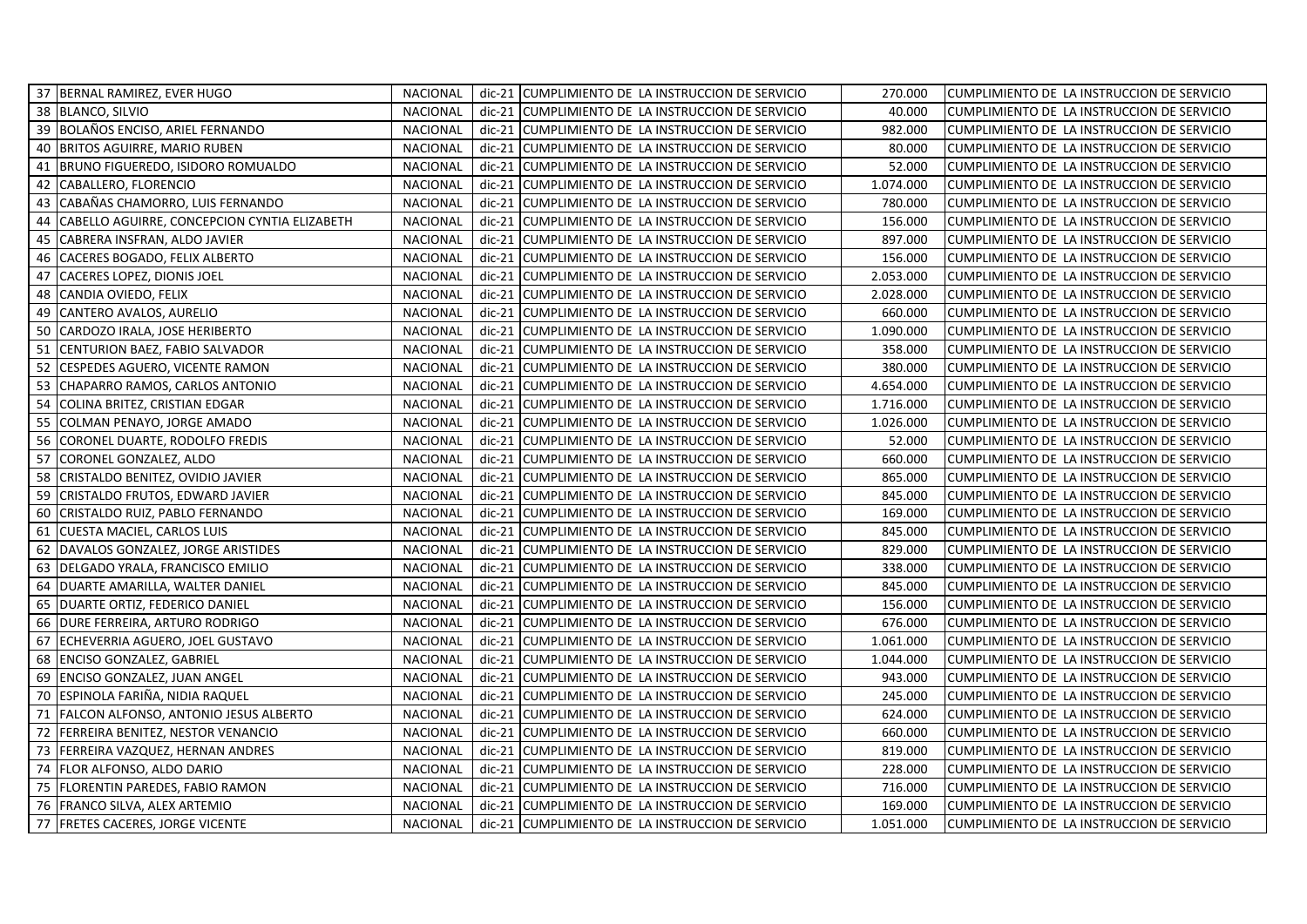|    | 78   FRETES COCIAN, CARLOS DANIEL     | NACIONAL        |          | dic-21 CUMPLIMIENTO DE LA INSTRUCCION DE SERVICIO | 284.000   | CUMPLIMIENTO DE LA INSTRUCCION DE SERVICIO |
|----|---------------------------------------|-----------------|----------|---------------------------------------------------|-----------|--------------------------------------------|
| 79 | <b>FRUTOS DELVALLE, MIGUEL ANGEL</b>  | <b>NACIONAL</b> |          | dic-21 CUMPLIMIENTO DE LA INSTRUCCION DE SERVICIO | 1.443.000 | CUMPLIMIENTO DE LA INSTRUCCION DE SERVICIO |
| 80 | <b>FRUTOS, RONY ESTEBAN</b>           | <b>NACIONAL</b> | $dic-21$ | CUMPLIMIENTO DE LA INSTRUCCION DE SERVICIO        | 80.000    | CUMPLIMIENTO DE LA INSTRUCCION DE SERVICIO |
| 81 | GALDONA NOGUERA, JOSE ANTONIO         | <b>NACIONAL</b> |          | dic-21 CUMPLIMIENTO DE LA INSTRUCCION DE SERVICIO | 401.000   | CUMPLIMIENTO DE LA INSTRUCCION DE SERVICIO |
| 82 | GALEANO AGUIRRE, CARLOS FABIAN        | NACIONAL        |          | dic-21 CUMPLIMIENTO DE LA INSTRUCCION DE SERVICIO | 52.000    | CUMPLIMIENTO DE LA INSTRUCCION DE SERVICIO |
| 83 | GALVALISIS SANCHEZ, JUAN              | <b>NACIONAL</b> |          | dic-21 CUMPLIMIENTO DE LA INSTRUCCION DE SERVICIO | 40.000    | CUMPLIMIENTO DE LA INSTRUCCION DE SERVICIO |
| 84 | GAMARRA VEGA, VICTOR FERNANDO         | <b>NACIONAL</b> |          | dic-21 CUMPLIMIENTO DE LA INSTRUCCION DE SERVICIO | 494.000   | CUMPLIMIENTO DE LA INSTRUCCION DE SERVICIO |
| 85 | GAONA PASCOTTINI, ROLAND ESTEBAN      | <b>NACIONAL</b> | $dic-21$ | CUMPLIMIENTO DE LA INSTRUCCION DE SERVICIO        | 1.044.000 | CUMPLIMIENTO DE LA INSTRUCCION DE SERVICIO |
| 86 | GAONA, RAMON DARIO                    | <b>NACIONAL</b> | $dic-21$ | CUMPLIMIENTO DE LA INSTRUCCION DE SERVICIO        | 514.000   | CUMPLIMIENTO DE LA INSTRUCCION DE SERVICIO |
| 87 | GARCETE BRITOS, MATHIAS NICOLAS       | <b>NACIONAL</b> |          | dic-21 CUMPLIMIENTO DE LA INSTRUCCION DE SERVICIO | 351.000   | CUMPLIMIENTO DE LA INSTRUCCION DE SERVICIO |
| 88 | GARCIA, CEFERINO                      | NACIONAL        |          | dic-21 CUMPLIMIENTO DE LA INSTRUCCION DE SERVICIO | 696.000   | CUMPLIMIENTO DE LA INSTRUCCION DE SERVICIO |
| 89 | GARCIA CRISTALDO, ALCIDES             | <b>NACIONAL</b> |          | dic-21 CUMPLIMIENTO DE LA INSTRUCCION DE SERVICIO | 1.887.000 | CUMPLIMIENTO DE LA INSTRUCCION DE SERVICIO |
| 90 | <b>GARCIA DIAZ, GABINO RUBEN</b>      | <b>NACIONAL</b> |          | dic-21 CUMPLIMIENTO DE LA INSTRUCCION DE SERVICIO | 416.000   | CUMPLIMIENTO DE LA INSTRUCCION DE SERVICIO |
| 91 | GARCIA TOÑANEZ, NICOLAS               | <b>NACIONAL</b> |          | dic-21 CUMPLIMIENTO DE LA INSTRUCCION DE SERVICIO | 1.690.000 | CUMPLIMIENTO DE LA INSTRUCCION DE SERVICIO |
| 92 | GASPARINI CACERES, JAVIER FERNANDO    | <b>NACIONAL</b> | $dic-21$ | CUMPLIMIENTO DE LA INSTRUCCION DE SERVICIO        | 559.000   | CUMPLIMIENTO DE LA INSTRUCCION DE SERVICIO |
| 93 | GIMENEZ CABRERA, DELFINO              | <b>NACIONAL</b> | $dic-21$ | CUMPLIMIENTO DE LA INSTRUCCION DE SERVICIO        | 865.000   | CUMPLIMIENTO DE LA INSTRUCCION DE SERVICIO |
| 94 | GIMENEZ GALEANO, ELIAS HERNAN         | <b>NACIONAL</b> |          | dic-21 CUMPLIMIENTO DE LA INSTRUCCION DE SERVICIO | 905.000   | CUMPLIMIENTO DE LA INSTRUCCION DE SERVICIO |
| 95 | GIMENEZ ORTELLADO, MARTIN ALEXANDER   | <b>NACIONAL</b> |          | dic-21 CUMPLIMIENTO DE LA INSTRUCCION DE SERVICIO | 1.174.000 | CUMPLIMIENTO DE LA INSTRUCCION DE SERVICIO |
| 96 | GIMENEZ ORTIZ, MANUEL ALEJANDRO       | <b>NACIONAL</b> |          | dic-21 CUMPLIMIENTO DE LA INSTRUCCION DE SERVICIO | 468.000   | CUMPLIMIENTO DE LA INSTRUCCION DE SERVICIO |
| 97 | GIMENEZ SANCHEZ, JULIO CESAR          | <b>NACIONAL</b> | dic-21   | CUMPLIMIENTO DE LA INSTRUCCION DE SERVICIO        | 660.000   | CUMPLIMIENTO DE LA INSTRUCCION DE SERVICIO |
| 98 | GOMEZ BRUGADA, HECTOR ADOLFO          | <b>NACIONAL</b> | $dic-21$ | CUMPLIMIENTO DE LA INSTRUCCION DE SERVICIO        | 1.496.000 | CUMPLIMIENTO DE LA INSTRUCCION DE SERVICIO |
| 99 | GOMEZ, DIEGO                          | <b>NACIONAL</b> |          | dic-21 CUMPLIMIENTO DE LA INSTRUCCION DE SERVICIO | 676.000   | CUMPLIMIENTO DE LA INSTRUCCION DE SERVICIO |
|    | 100 GOMEZ MARTINEZ, HEBER ELIGIO      | <b>NACIONAL</b> |          | dic-21 CUMPLIMIENTO DE LA INSTRUCCION DE SERVICIO | 680.000   | CUMPLIMIENTO DE LA INSTRUCCION DE SERVICIO |
|    | 101 GONZALEZ BENITEZ, NIXON PIERR     | <b>NACIONAL</b> |          | dic-21 CUMPLIMIENTO DE LA INSTRUCCION DE SERVICIO | 507.000   | CUMPLIMIENTO DE LA INSTRUCCION DE SERVICIO |
|    | 102 GONZALEZ BRITEZ, RICARDO          | <b>NACIONAL</b> |          | dic-21 CUMPLIMIENTO DE LA INSTRUCCION DE SERVICIO | 660.000   | CUMPLIMIENTO DE LA INSTRUCCION DE SERVICIO |
|    | 103 GONZALEZ DAVALOS, JUAN ALBERTO    | <b>NACIONAL</b> | $dic-21$ | CUMPLIMIENTO DE LA INSTRUCCION DE SERVICIO        | 62.000    | CUMPLIMIENTO DE LA INSTRUCCION DE SERVICIO |
|    | 104 GONZALEZ FARIA, JUAN BAUTISTA     | <b>NACIONAL</b> | dic-21   | CUMPLIMIENTO DE LA INSTRUCCION DE SERVICIO        | 507.000   | CUMPLIMIENTO DE LA INSTRUCCION DE SERVICIO |
|    | 105 GONZALEZ MARIN, GIOVANNI KARIM    | <b>NACIONAL</b> |          | dic-21 CUMPLIMIENTO DE LA INSTRUCCION DE SERVICIO | 104.000   | CUMPLIMIENTO DE LA INSTRUCCION DE SERVICIO |
|    | 106 GONZALEZ MENDOZA, CESAR CHRISTIAN | <b>NACIONAL</b> | $dic-21$ | CUMPLIMIENTO DE LA INSTRUCCION DE SERVICIO        | 706.000   | CUMPLIMIENTO DE LA INSTRUCCION DE SERVICIO |
|    | 107 GONZALEZ MILTOS, NESTOR           | <b>NACIONAL</b> |          | dic-21 CUMPLIMIENTO DE LA INSTRUCCION DE SERVICIO | 1.496.000 | CUMPLIMIENTO DE LA INSTRUCCION DE SERVICIO |
|    | 108 GONZALEZ QUIÑONEZ, JULIO CESAR    | <b>NACIONAL</b> | $dic-21$ | CUMPLIMIENTO DE LA INSTRUCCION DE SERVICIO        | 426.000   | CUMPLIMIENTO DE LA INSTRUCCION DE SERVICIO |
|    | 109 GUTIERREZ BENITEZ, RUDY RENE      | <b>NACIONAL</b> | dic-21   | CUMPLIMIENTO DE LA INSTRUCCION DE SERVICIO        | 289.000   | CUMPLIMIENTO DE LA INSTRUCCION DE SERVICIO |
|    | 110 HAIFUCH ROLON, HUGO RAFAEL        | NACIONAL        |          | dic-21 CUMPLIMIENTO DE LA INSTRUCCION DE SERVICIO | 1.781.000 | CUMPLIMIENTO DE LA INSTRUCCION DE SERVICIO |
|    | 111 JIMENEZ AQUINO, DENIS EMERITO     | <b>NACIONAL</b> |          | dic-21 CUMPLIMIENTO DE LA INSTRUCCION DE SERVICIO | 660.000   | CUMPLIMIENTO DE LA INSTRUCCION DE SERVICIO |
|    | 112 LAMAS FLEITAS, LEANDRO FABIAN     | <b>NACIONAL</b> |          | dic-21 CUMPLIMIENTO DE LA INSTRUCCION DE SERVICIO | 80.000    | CUMPLIMIENTO DE LA INSTRUCCION DE SERVICIO |
|    | 113 LECHEÑUCHZ KENDY, PEDRO           | <b>NACIONAL</b> |          | dic-21 CUMPLIMIENTO DE LA INSTRUCCION DE SERVICIO | 1.414.000 | CUMPLIMIENTO DE LA INSTRUCCION DE SERVICIO |
|    | 114 LEZCANO ACOSTA, BENITO DANIEL     | <b>NACIONAL</b> | $dic-21$ | CUMPLIMIENTO DE LA INSTRUCCION DE SERVICIO        | 169.000   | CUMPLIMIENTO DE LA INSTRUCCION DE SERVICIO |
|    | 115 LEZCANO ORTEGA, MIGUEL ANGEL      | <b>NACIONAL</b> | $dic-21$ | CUMPLIMIENTO DE LA INSTRUCCION DE SERVICIO        | 936.000   | CUMPLIMIENTO DE LA INSTRUCCION DE SERVICIO |
|    | 116 LLAMAS BENITEZ, RODRIGO MANUEL    | <b>NACIONAL</b> | dic-21   | CUMPLIMIENTO DE LA INSTRUCCION DE SERVICIO        | 1.550.000 | CUMPLIMIENTO DE LA INSTRUCCION DE SERVICIO |
|    | 117 LOPEZ VILLALBA, ISACIO            | NACIONAL        |          | dic-21 CUMPLIMIENTO DE LA INSTRUCCION DE SERVICIO | 780.000   | CUMPLIMIENTO DE LA INSTRUCCION DE SERVICIO |
|    | 118 MACIEL ORIHUELA, HUMBERTO HIGINIO | <b>NACIONAL</b> |          | dic-21 CUMPLIMIENTO DE LA INSTRUCCION DE SERVICIO | 1.740.000 | CUMPLIMIENTO DE LA INSTRUCCION DE SERVICIO |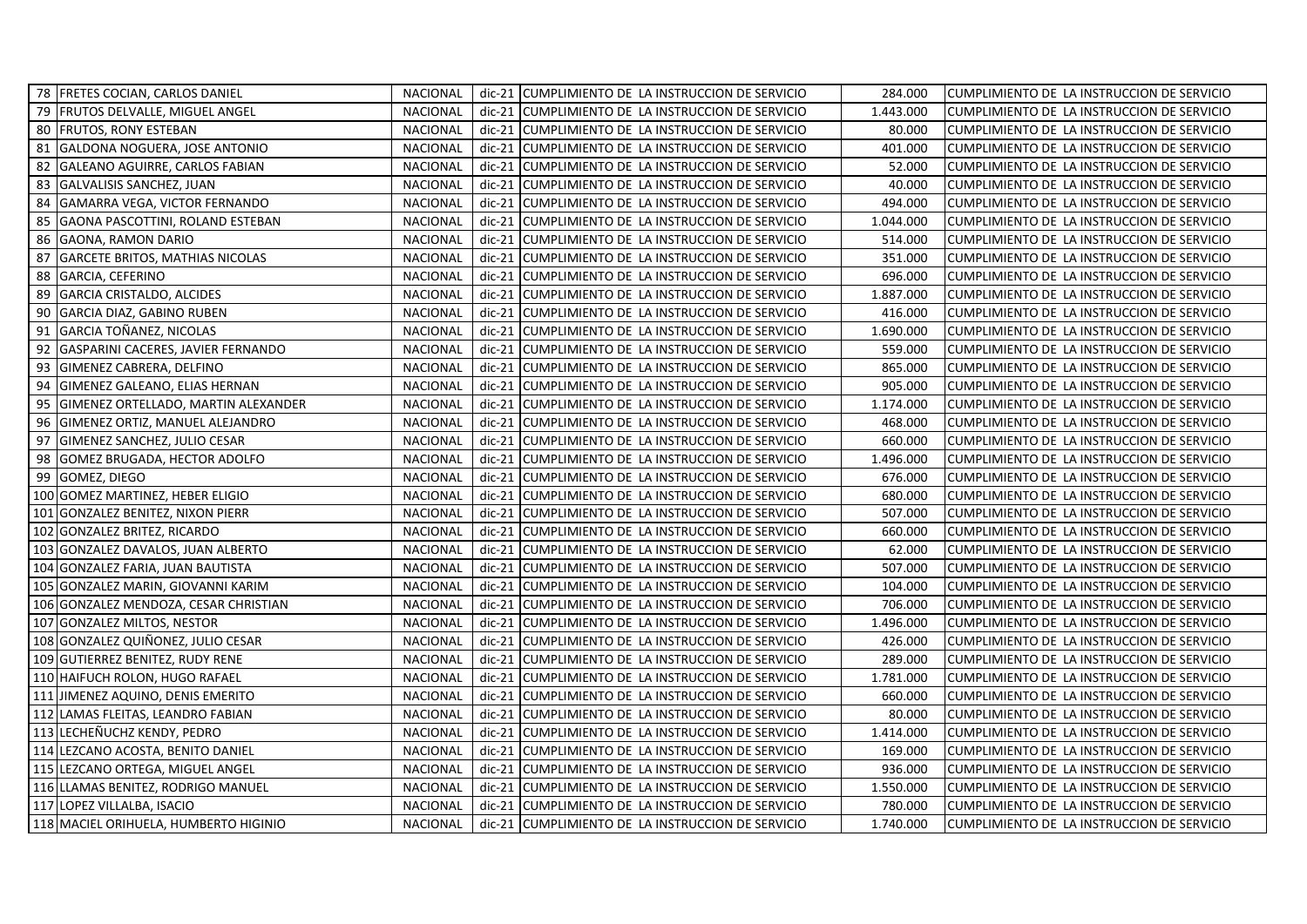| 119 MARECOS ACOSTA, JUSTO MANUEL        | <b>NACIONAL</b> |          | dic-21 CUMPLIMIENTO DE LA INSTRUCCION DE SERVICIO | 908.000   | CUMPLIMIENTO DE LA INSTRUCCION DE SERVICIO |
|-----------------------------------------|-----------------|----------|---------------------------------------------------|-----------|--------------------------------------------|
| 120 MARTINEZ, CARLOS                    | <b>NACIONAL</b> |          | dic-21 CUMPLIMIENTO DE LA INSTRUCCION DE SERVICIO | 660.000   | CUMPLIMIENTO DE LA INSTRUCCION DE SERVICIO |
| 121 MARTINEZ SANCHEZ, RICHARD ANTONIO   | NACIONAL        |          | dic-21 CUMPLIMIENTO DE LA INSTRUCCION DE SERVICIO | 845.000   | CUMPLIMIENTO DE LA INSTRUCCION DE SERVICIO |
| 122 MASSARI PISTILLI, CARLOS DANIEL     | <b>NACIONAL</b> | dic-21   | CUMPLIMIENTO DE LA INSTRUCCION DE SERVICIO        | 859.000   | CUMPLIMIENTO DE LA INSTRUCCION DE SERVICIO |
| 123 MEDINA LEON, YIMMY DAVID            | <b>NACIONAL</b> | $dic-21$ | CUMPLIMIENTO DE LA INSTRUCCION DE SERVICIO        | 52.000    | CUMPLIMIENTO DE LA INSTRUCCION DE SERVICIO |
| 124 MENDEZ PAREDES, BENJAMIN ADRIANO    | <b>NACIONAL</b> |          | dic-21 CUMPLIMIENTO DE LA INSTRUCCION DE SERVICIO | 156.000   | CUMPLIMIENTO DE LA INSTRUCCION DE SERVICIO |
| 125 MENDIETA GARCIA, CEFERINO           | <b>NACIONAL</b> |          | dic-21 CUMPLIMIENTO DE LA INSTRUCCION DE SERVICIO | 3.116.000 | CUMPLIMIENTO DE LA INSTRUCCION DE SERVICIO |
| 126 MENDOZA ALCARAZ, HUGO MARCIAL       | <b>NACIONAL</b> | dic-21   | CUMPLIMIENTO DE LA INSTRUCCION DE SERVICIO        | 1.391.000 | CUMPLIMIENTO DE LA INSTRUCCION DE SERVICIO |
| 127 MENDOZA AMARILLA, LORENZO           | <b>NACIONAL</b> | dic-21   | CUMPLIMIENTO DE LA INSTRUCCION DE SERVICIO        | 845.000   | CUMPLIMIENTO DE LA INSTRUCCION DE SERVICIO |
| 128 MENDOZA MARTINEZ, GUIDO TOMAS       | <b>NACIONAL</b> |          | dic-21 CUMPLIMIENTO DE LA INSTRUCCION DE SERVICIO | 829.000   | CUMPLIMIENTO DE LA INSTRUCCION DE SERVICIO |
| 129 MERCADO MARTINEZ, DERLIS GUSTAVO    | <b>NACIONAL</b> |          | dic-21 CUMPLIMIENTO DE LA INSTRUCCION DE SERVICIO | 1.002.000 | CUMPLIMIENTO DE LA INSTRUCCION DE SERVICIO |
| 130 MIR CANETE, GREGORIO DAMIAN         | <b>NACIONAL</b> |          | dic-21 CUMPLIMIENTO DE LA INSTRUCCION DE SERVICIO | 1.391.000 | CUMPLIMIENTO DE LA INSTRUCCION DE SERVICIO |
| 131 MIRANDA LEGAL, ANA LIA ROSSANA      | <b>NACIONAL</b> |          | dic-21 CUMPLIMIENTO DE LA INSTRUCCION DE SERVICIO | 169.000   | CUMPLIMIENTO DE LA INSTRUCCION DE SERVICIO |
| 132 MOLINAS PORTILLO, LUIS ALBERTO      | <b>NACIONAL</b> | dic-21   | CUMPLIMIENTO DE LA INSTRUCCION DE SERVICIO        | 527.000   | CUMPLIMIENTO DE LA INSTRUCCION DE SERVICIO |
| 133 MONGES FRETES, VICENTE EULALIO      | <b>NACIONAL</b> | dic-21   | CUMPLIMIENTO DE LA INSTRUCCION DE SERVICIO        | 169.000   | CUMPLIMIENTO DE LA INSTRUCCION DE SERVICIO |
| 134 MONTIEL BARRESI, EDGAR FABIAN       | <b>NACIONAL</b> | $dic-21$ | CUMPLIMIENTO DE LA INSTRUCCION DE SERVICIO        | 845.000   | CUMPLIMIENTO DE LA INSTRUCCION DE SERVICIO |
| 135 MORA ALTAMIRANO, CELINO             | <b>NACIONAL</b> |          | dic-21 CUMPLIMIENTO DE LA INSTRUCCION DE SERVICIO | 40.000    | CUMPLIMIENTO DE LA INSTRUCCION DE SERVICIO |
| 136 MORA ALTAMIRANO, HUGO RAMON         | <b>NACIONAL</b> |          | dic-21 CUMPLIMIENTO DE LA INSTRUCCION DE SERVICIO | 40.000    | CUMPLIMIENTO DE LA INSTRUCCION DE SERVICIO |
| 137 MORA ALTAMIRANO, NICOLAS ALCIDE     | <b>NACIONAL</b> |          | dic-21 CUMPLIMIENTO DE LA INSTRUCCION DE SERVICIO | 40.000    | CUMPLIMIENTO DE LA INSTRUCCION DE SERVICIO |
| 138 MORENO CUEVAS, HERIBERTO            | <b>NACIONAL</b> |          | dic-21 CUMPLIMIENTO DE LA INSTRUCCION DE SERVICIO | 526.000   | CUMPLIMIENTO DE LA INSTRUCCION DE SERVICIO |
| 139 MORENO ZORRILLA, HUGO CESAR         | <b>NACIONAL</b> |          | dic-21 CUMPLIMIENTO DE LA INSTRUCCION DE SERVICIO | 1.001.000 | CUMPLIMIENTO DE LA INSTRUCCION DE SERVICIO |
| 140 MOSQUEIRA BALMORI, FELIX ARTURO     | <b>NACIONAL</b> |          | dic-21 CUMPLIMIENTO DE LA INSTRUCCION DE SERVICIO | 2.405.000 | CUMPLIMIENTO DE LA INSTRUCCION DE SERVICIO |
| 141 MUÑOZ RODRIGUEZ, ALBERTO RAMON      | <b>NACIONAL</b> |          | dic-21 CUMPLIMIENTO DE LA INSTRUCCION DE SERVICIO | 403.000   | CUMPLIMIENTO DE LA INSTRUCCION DE SERVICIO |
| 142 NOGUERA CABALLERO, JUAN EUGENIO     | NACIONAL        |          | dic-21 CUMPLIMIENTO DE LA INSTRUCCION DE SERVICIO | 2.416.000 | CUMPLIMIENTO DE LA INSTRUCCION DE SERVICIO |
| 143 NOTARIO, NICOLAS                    | <b>NACIONAL</b> |          | dic-21 CUMPLIMIENTO DE LA INSTRUCCION DE SERVICIO | 1.716.000 | CUMPLIMIENTO DE LA INSTRUCCION DE SERVICIO |
| 144 NOTARIO OCAMPOS, JUAN RAMON         | <b>NACIONAL</b> | $dic-21$ | CUMPLIMIENTO DE LA INSTRUCCION DE SERVICIO        | 1.716.000 | CUMPLIMIENTO DE LA INSTRUCCION DE SERVICIO |
| 145 NUÑEZ AYALA, WALTER VIDAL           | <b>NACIONAL</b> | $dic-21$ | CUMPLIMIENTO DE LA INSTRUCCION DE SERVICIO        | 156.000   | CUMPLIMIENTO DE LA INSTRUCCION DE SERVICIO |
| 146 OJEDA JARA, HERNAN GABRIEL          | <b>NACIONAL</b> |          | dic-21 CUMPLIMIENTO DE LA INSTRUCCION DE SERVICIO | 1.488.000 | CUMPLIMIENTO DE LA INSTRUCCION DE SERVICIO |
| 147 OLMEDO AREVALOS, ATANACIO           | <b>NACIONAL</b> | dic-21   | CUMPLIMIENTO DE LA INSTRUCCION DE SERVICIO        | 660.000   | CUMPLIMIENTO DE LA INSTRUCCION DE SERVICIO |
| 148 OLMEDO ROMERO, OSCAR ANIBAL         | <b>NACIONAL</b> |          | dic-21 CUMPLIMIENTO DE LA INSTRUCCION DE SERVICIO | 660.000   | CUMPLIMIENTO DE LA INSTRUCCION DE SERVICIO |
| 149 OLMEDO SUAREZ, EDULFO LUIS          | <b>NACIONAL</b> |          | dic-21 CUMPLIMIENTO DE LA INSTRUCCION DE SERVICIO | 40.000    | CUMPLIMIENTO DE LA INSTRUCCION DE SERVICIO |
| 150 OPORTO VILLAR, ISRAEL GONZALO       | <b>NACIONAL</b> | $dic-21$ | CUMPLIMIENTO DE LA INSTRUCCION DE SERVICIO        | 507.000   | CUMPLIMIENTO DE LA INSTRUCCION DE SERVICIO |
| 151 ORTIGOZA AGUILAR, CONCEPCION ISMAEL | <b>NACIONAL</b> |          | dic-21 CUMPLIMIENTO DE LA INSTRUCCION DE SERVICIO | 169.000   | CUMPLIMIENTO DE LA INSTRUCCION DE SERVICIO |
| 152 ORTIZ GANSEL, NELSON EDUARDO        | NACIONAL        |          | dic-21 CUMPLIMIENTO DE LA INSTRUCCION DE SERVICIO | 2.092.000 | CUMPLIMIENTO DE LA INSTRUCCION DE SERVICIO |
| 153 ORTIZ TABOADA, HERMINIO             | <b>NACIONAL</b> |          | dic-21 CUMPLIMIENTO DE LA INSTRUCCION DE SERVICIO | 624.000   | CUMPLIMIENTO DE LA INSTRUCCION DE SERVICIO |
| 154 OVELAR FRANCO, JOSE MARIA           | <b>NACIONAL</b> |          | dic-21 CUMPLIMIENTO DE LA INSTRUCCION DE SERVICIO | 1.014.000 | CUMPLIMIENTO DE LA INSTRUCCION DE SERVICIO |
| 155 OVIEDO DIAZ, JOSE RAMON             | <b>NACIONAL</b> | $dic-21$ | CUMPLIMIENTO DE LA INSTRUCCION DE SERVICIO        | 1.690.000 | CUMPLIMIENTO DE LA INSTRUCCION DE SERVICIO |
| 156 PAIVA LOPEZ, JORGE OSVALDO          | <b>NACIONAL</b> | $dic-21$ | CUMPLIMIENTO DE LA INSTRUCCION DE SERVICIO        | 62.000    | CUMPLIMIENTO DE LA INSTRUCCION DE SERVICIO |
| 157 PAREDES CENTURION, LILIO RUBEN      | <b>NACIONAL</b> | $dic-21$ | CUMPLIMIENTO DE LA INSTRUCCION DE SERVICIO        | 660.000   | CUMPLIMIENTO DE LA INSTRUCCION DE SERVICIO |
| 158 PEÑA, MARIO                         | <b>NACIONAL</b> |          | dic-21 CUMPLIMIENTO DE LA INSTRUCCION DE SERVICIO | 320.000   | CUMPLIMIENTO DE LA INSTRUCCION DE SERVICIO |
| 159 PEREIRA RAMIREZ, JORGE RAUL         | <b>NACIONAL</b> |          | dic-21 CUMPLIMIENTO DE LA INSTRUCCION DE SERVICIO | 1.326.000 | CUMPLIMIENTO DE LA INSTRUCCION DE SERVICIO |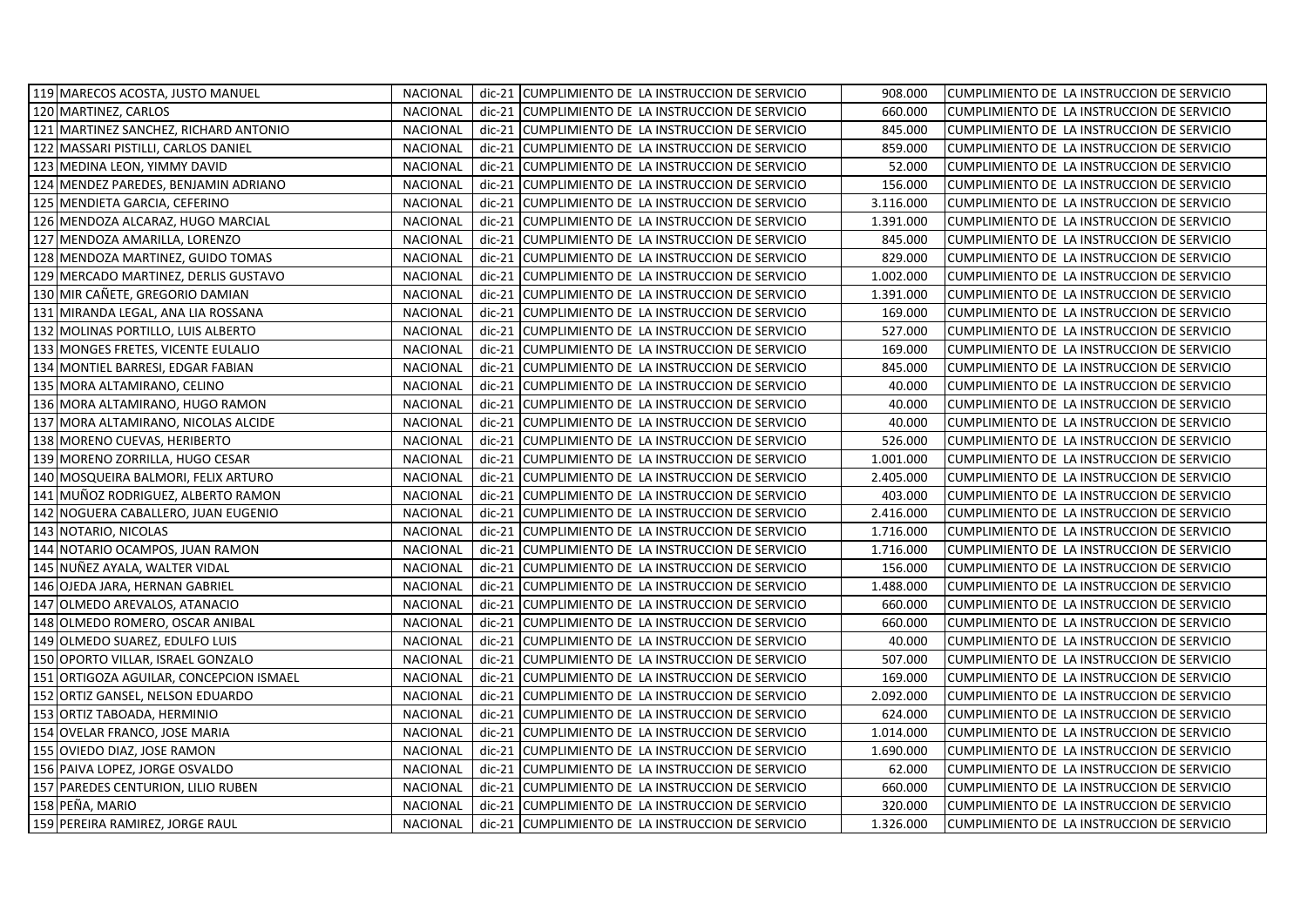| 160 PEREZ RODRIGUEZ, BRIGIDO              | <b>NACIONAL</b>             |          | dic-21 CUMPLIMIENTO DE LA INSTRUCCION DE SERVICIO | 1.352.000 | CUMPLIMIENTO DE LA INSTRUCCION DE SERVICIO |
|-------------------------------------------|-----------------------------|----------|---------------------------------------------------|-----------|--------------------------------------------|
| 161 PEREZ VAZQUEZ, CRISTHIAN              | <b>NACIONAL</b>             |          | dic-21 CUMPLIMIENTO DE LA INSTRUCCION DE SERVICIO | 3.471.000 | CUMPLIMIENTO DE LA INSTRUCCION DE SERVICIO |
| 162 PIÑANEZ NUÑEZ, VICTOR FABIAN          | <b>NACIONAL</b>             |          | dic-21 CUMPLIMIENTO DE LA INSTRUCCION DE SERVICIO | 923.000   | CUMPLIMIENTO DE LA INSTRUCCION DE SERVICIO |
| 163 QUINTANA BOGADO, PEDRO EDUARDO        | <b>NACIONAL</b><br>dic-21   |          | CUMPLIMIENTO DE LA INSTRUCCION DE SERVICIO        | 1.536.000 | CUMPLIMIENTO DE LA INSTRUCCION DE SERVICIO |
| 164 QUINTANA GARRIDO, ILSON DAVID         | <b>NACIONAL</b><br>$dic-21$ |          | CUMPLIMIENTO DE LA INSTRUCCION DE SERVICIO        | 80.000    | CUMPLIMIENTO DE LA INSTRUCCION DE SERVICIO |
| 165 QUINTANA RODRIGUEZ, MATHIAS JOSE      | <b>NACIONAL</b>             | $dic-21$ | CUMPLIMIENTO DE LA INSTRUCCION DE SERVICIO        | 819.000   | CUMPLIMIENTO DE LA INSTRUCCION DE SERVICIO |
| 166 RAMIREZ MENDOZA, LAURO MOISES         | <b>NACIONAL</b>             |          | dic-21 CUMPLIMIENTO DE LA INSTRUCCION DE SERVICIO | 1.690.000 | CUMPLIMIENTO DE LA INSTRUCCION DE SERVICIO |
| 167 RAMIREZ OVIEDO, LAURO                 | <b>NACIONAL</b><br>dic-21   |          | CUMPLIMIENTO DE LA INSTRUCCION DE SERVICIO        | 1.716.000 | CUMPLIMIENTO DE LA INSTRUCCION DE SERVICIO |
| 168 RAMOS BENITEZ, FERNANDO RAFAEL        | <b>NACIONAL</b><br>$dic-21$ |          | CUMPLIMIENTO DE LA INSTRUCCION DE SERVICIO        | 189.000   | CUMPLIMIENTO DE LA INSTRUCCION DE SERVICIO |
| 169 RAMOS NUÑEZ, ADAIR ANDRES             | <b>NACIONAL</b><br>dic-21   |          | CUMPLIMIENTO DE LA INSTRUCCION DE SERVICIO        | 52.000    | CUMPLIMIENTO DE LA INSTRUCCION DE SERVICIO |
| 170 RECALDE MEZA, ALEJANDRO MARTIN        | <b>NACIONAL</b>             |          | dic-21 CUMPLIMIENTO DE LA INSTRUCCION DE SERVICIO | 988.000   | CUMPLIMIENTO DE LA INSTRUCCION DE SERVICIO |
| 171 REYES MOREL, MARCOS ABEL              | <b>NACIONAL</b>             |          | dic-21 CUMPLIMIENTO DE LA INSTRUCCION DE SERVICIO | 3.978.000 | CUMPLIMIENTO DE LA INSTRUCCION DE SERVICIO |
| 172 RIVAS SANABRIA, JUAN BAUTISTA         | NACIONAL                    |          | dic-21 CUMPLIMIENTO DE LA INSTRUCCION DE SERVICIO | 670.000   | CUMPLIMIENTO DE LA INSTRUCCION DE SERVICIO |
| 173 RODRIGUEZ CARDE, RAMON                | <b>NACIONAL</b>             |          | dic-21 CUMPLIMIENTO DE LA INSTRUCCION DE SERVICIO | 1.469.000 | CUMPLIMIENTO DE LA INSTRUCCION DE SERVICIO |
| 174 RODRIGUEZ VACCARI, ABRAHAN            | <b>NACIONAL</b><br>$dic-21$ |          | CUMPLIMIENTO DE LA INSTRUCCION DE SERVICIO        | 676.000   | CUMPLIMIENTO DE LA INSTRUCCION DE SERVICIO |
| 175 ROLON LEZCANO, ARNALDO ALCIDES        | <b>NACIONAL</b>             | $dic-21$ | CUMPLIMIENTO DE LA INSTRUCCION DE SERVICIO        | 756.000   | CUMPLIMIENTO DE LA INSTRUCCION DE SERVICIO |
| 176 ROMERO ORTIZ, MIGUEL GERONIMO         | <b>NACIONAL</b>             |          | dic-21 CUMPLIMIENTO DE LA INSTRUCCION DE SERVICIO | 389.000   | CUMPLIMIENTO DE LA INSTRUCCION DE SERVICIO |
| 177 ROTELA ZABRODIEC, ALEJANDRO DANIEL    | <b>NACIONAL</b>             | $dic-21$ | CUMPLIMIENTO DE LA INSTRUCCION DE SERVICIO        | 80.000    | CUMPLIMIENTO DE LA INSTRUCCION DE SERVICIO |
| 178 RUIZ DIAZ GAYOSO, JOSE FELIX          | <b>NACIONAL</b><br>$dic-21$ |          | CUMPLIMIENTO DE LA INSTRUCCION DE SERVICIO        | 810.000   | CUMPLIMIENTO DE LA INSTRUCCION DE SERVICIO |
| 179 RUIZ GINES, SANTIAGO JAVIER           | <b>NACIONAL</b><br>dic-21   |          | CUMPLIMIENTO DE LA INSTRUCCION DE SERVICIO        | 2.769.000 | CUMPLIMIENTO DE LA INSTRUCCION DE SERVICIO |
| 180 SALCEDO GAUTO, JUAN DE JESUS          | <b>NACIONAL</b><br>$dic-21$ |          | CUMPLIMIENTO DE LA INSTRUCCION DE SERVICIO        | 1.001.000 | CUMPLIMIENTO DE LA INSTRUCCION DE SERVICIO |
| 181 SALDOVAL SCRIBANO, JOSE EDUARDO       | <b>NACIONAL</b>             | $dic-21$ | CUMPLIMIENTO DE LA INSTRUCCION DE SERVICIO        | 1.014.000 | CUMPLIMIENTO DE LA INSTRUCCION DE SERVICIO |
| 182 SANABRIA AYALA, MILCIADES EDUARDO     | <b>NACIONAL</b>             |          | dic-21 CUMPLIMIENTO DE LA INSTRUCCION DE SERVICIO | 1.716.000 | CUMPLIMIENTO DE LA INSTRUCCION DE SERVICIO |
| 183 SANABRIA ROBLES, FIDEL ISMAEL         | <b>NACIONAL</b>             |          | dic-21 CUMPLIMIENTO DE LA INSTRUCCION DE SERVICIO | 1.456.000 | CUMPLIMIENTO DE LA INSTRUCCION DE SERVICIO |
| 184 SANCHEZ BENITEZ, EMANUEL ISAIA        | <b>NACIONAL</b>             |          | dic-21 CUMPLIMIENTO DE LA INSTRUCCION DE SERVICIO | 507.000   | CUMPLIMIENTO DE LA INSTRUCCION DE SERVICIO |
| 185 SANCHEZ GARCETE, LUIS ALBERTO         | <b>NACIONAL</b><br>dic-21   |          | CUMPLIMIENTO DE LA INSTRUCCION DE SERVICIO        | 2.002.000 | CUMPLIMIENTO DE LA INSTRUCCION DE SERVICIO |
| 186 SANTACRUZ AGUERO, FREDY ANTONIO       | <b>NACIONAL</b><br>dic-21   |          | CUMPLIMIENTO DE LA INSTRUCCION DE SERVICIO        | 156.000   | CUMPLIMIENTO DE LA INSTRUCCION DE SERVICIO |
| 187 SANTACRUZ OJEDA, GERARDO LUIS         | <b>NACIONAL</b>             |          | dic-21 CUMPLIMIENTO DE LA INSTRUCCION DE SERVICIO | 1.014.000 | CUMPLIMIENTO DE LA INSTRUCCION DE SERVICIO |
| 188 SEGOVIA FORCADO, CARLOS LEANDRO       | <b>NACIONAL</b>             | dic-21   | CUMPLIMIENTO DE LA INSTRUCCION DE SERVICIO        | 40.000    | CUMPLIMIENTO DE LA INSTRUCCION DE SERVICIO |
| 189 SENZ, DIEGO RICARDO SEBASTIAN         | <b>NACIONAL</b>             |          | dic-21 CUMPLIMIENTO DE LA INSTRUCCION DE SERVICIO | 176.000   | CUMPLIMIENTO DE LA INSTRUCCION DE SERVICIO |
| 190 SERVIAN BARRETO, RICARDO DANIEL       | <b>NACIONAL</b><br>$dic-21$ |          | CUMPLIMIENTO DE LA INSTRUCCION DE SERVICIO        | 320.000   | CUMPLIMIENTO DE LA INSTRUCCION DE SERVICIO |
| 191 SERVIN CARDOZO, LUIS ARTURO           | <b>NACIONAL</b><br>dic-21   |          | CUMPLIMIENTO DE LA INSTRUCCION DE SERVICIO        | 1.074.000 | CUMPLIMIENTO DE LA INSTRUCCION DE SERVICIO |
| 192 SERVIN GONZALEZ, GREGORINO            | <b>NACIONAL</b>             | $dic-21$ | CUMPLIMIENTO DE LA INSTRUCCION DE SERVICIO        | 40.000    | CUMPLIMIENTO DE LA INSTRUCCION DE SERVICIO |
| 193 SILVA Y ANTUÑEZ AREVALO, MIGUEL ANGEL | NACIONAL                    |          | dic-21 CUMPLIMIENTO DE LA INSTRUCCION DE SERVICIO | 507.000   | CUMPLIMIENTO DE LA INSTRUCCION DE SERVICIO |
| 194 SIMONELLI, FREDI DAVID                | <b>NACIONAL</b>             |          | dic-21 CUMPLIMIENTO DE LA INSTRUCCION DE SERVICIO | 3.068.000 | CUMPLIMIENTO DE LA INSTRUCCION DE SERVICIO |
| 195 SOSA GARCIA, MIGUEL LEONARDO          | <b>NACIONAL</b>             |          | dic-21 CUMPLIMIENTO DE LA INSTRUCCION DE SERVICIO | 1.404.000 | CUMPLIMIENTO DE LA INSTRUCCION DE SERVICIO |
| 196 SOSA ZANI, JOSE ELISEO                | <b>NACIONAL</b><br>dic-21   |          | CUMPLIMIENTO DE LA INSTRUCCION DE SERVICIO        | 1.456.000 | CUMPLIMIENTO DE LA INSTRUCCION DE SERVICIO |
| 197 TORRES AGUIRRE, INOCENTE BAUTISTA     | <b>NACIONAL</b><br>dic-21   |          | CUMPLIMIENTO DE LA INSTRUCCION DE SERVICIO        | 660.000   | CUMPLIMIENTO DE LA INSTRUCCION DE SERVICIO |
| 198 TORRES BENITEZ, JUAN CARLOS           | <b>NACIONAL</b><br>dic-21   |          | CUMPLIMIENTO DE LA INSTRUCCION DE SERVICIO        | 1.496.000 | CUMPLIMIENTO DE LA INSTRUCCION DE SERVICIO |
| 199 TORRES MARIN, MIGUEL ANGEL            | <b>NACIONAL</b>             |          | dic-21 CUMPLIMIENTO DE LA INSTRUCCION DE SERVICIO | 598.000   | CUMPLIMIENTO DE LA INSTRUCCION DE SERVICIO |
| 200 TORRES ORTIZ, VICTOR MANUEL           | <b>NACIONAL</b>             |          | dic-21 CUMPLIMIENTO DE LA INSTRUCCION DE SERVICIO | 378.000   | CUMPLIMIENTO DE LA INSTRUCCION DE SERVICIO |